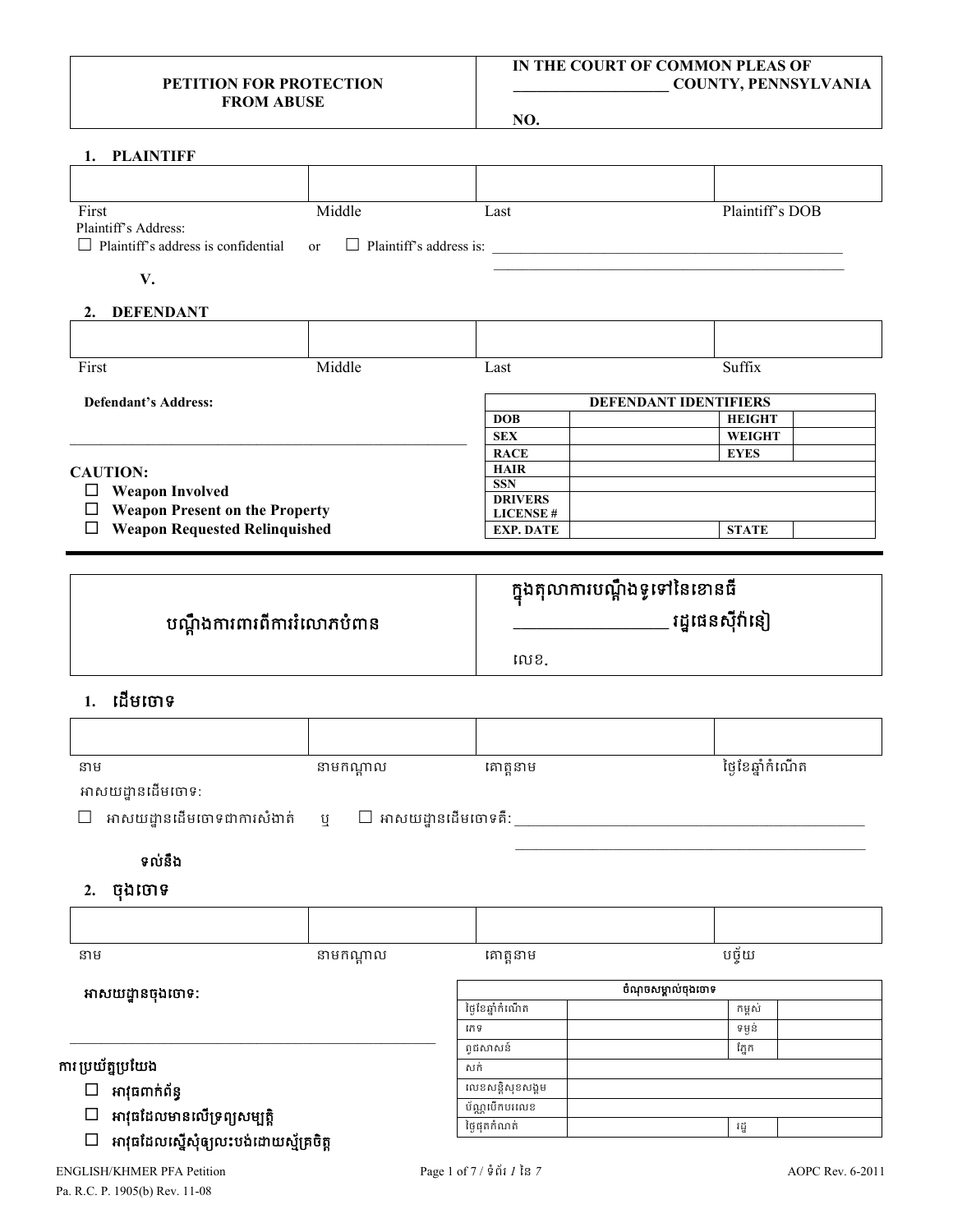Defendant's place of employment  $is:$ 

 $\Box$  Check here if you have reason to believe that Defendant is a licensed firearms dealer, employed by a licensed firearms dealer or manufacturer; employed as a writer, researcher, or technician in the firearms or hunting industry, or is required to carry a firearm as a condition of employment.

- 3. I am filing this petition on behalf of
	- $\Box$  Myself or  $\Box$  Another Person.

If you checked "myself", please answer all questions referring to yourself as "Plaintiff". If you ONLY checked "another person", please answer all questions referring to that person as the "Plaintiff", and provide your name and address here, as filer, unless confidential.

Filer's Name /  $nqq$  : អ្នកបំពេញ

## កន្លែងការងាររបស់ចុងចោទគឺ:

 $\Box$  ចូរគូសប្រអប់នេះ ប្រសិនបើអ្នកមានមូលហេតុជឿជាក់ថា ចុងចោទជាអ្នកលក់កាំភ្លើង ដែលមានអាជ្ញាប័ណ្ណ ជួលដោយអ្នកលក់ ឬអ្នកផលិតកាំភ្លើង ដែលមានអាជ្ញាប័ណ្ណ ជួលឲ្យ ធ្វេជាអ្នកនពន្ធ អ្នកស្រាវជ្រាវ ឬអ្នកបច្ចេកទេសក្នុងឧស្សាហកម្មផលតកាភ្លេង ឬបរបាញ់ ឬ តម្រវឲ្យកាន់កាំភ្លើងជាលក្ខខណ្ឌនៃការងារ។

3. ខ្ញុំដាក់ពាក្យបណ្តឹងនេះ តាងនាមឲ្យ

 $\square$  ខ្ញុំផ្ទាល់

 $\mathfrak{g} \qquad \qquad \Box$  ជនផ្សេងទៀត។

ប្រសនបេអ្នកគូសយក "ខ្ញុំផ្ទាល" សូមឆ្លេយសំណូរទាំងអស់អំពីអ្នកជា "ដើមចោទ"។ ប្រសិនបើអ្នកគូសតែ "ជនផ្សេងទៀត" មួយគត់ សូមឆ្លើយសំណួរទាំងអស់ទាក់ទងនឹងជន នោះ ជា "ដើមចោទ" ហើយប្រាប់ឈ្មោះ និងអាសយដ្ឋានរបស់អ្នកជាអ្នកបំពេញ នៅ គ្រង់នេះ ប្រសិនបើព័ត៌មាននេះមិនមែនជាការសំងាត់នោះទេ។

| First / $s21$                                                                                                                                                                                                                                                                                                                                                                                                                                                             | Middle / min:numn | Last $\ln n$                                                                                                                                                                                                                                                                                                                                                                                                                                                    |  | Suffix / $v\tilde{q}w$ |
|---------------------------------------------------------------------------------------------------------------------------------------------------------------------------------------------------------------------------------------------------------------------------------------------------------------------------------------------------------------------------------------------------------------------------------------------------------------------------|-------------------|-----------------------------------------------------------------------------------------------------------------------------------------------------------------------------------------------------------------------------------------------------------------------------------------------------------------------------------------------------------------------------------------------------------------------------------------------------------------|--|------------------------|
| $\Box$ Filer's address is confidential<br>or<br>$\Box$ Filer's address is:                                                                                                                                                                                                                                                                                                                                                                                                |                   | អាសយដ្ឋានអ្នកបំពេញជាការសំងាត់ ឬ<br>$\Box$ អាសយដ្ឋានរបស់អ្នកបំពេញគឺ:                                                                                                                                                                                                                                                                                                                                                                                             |  |                        |
| If you checked "Another Person", indicate your relationship with<br>Plaintiff:                                                                                                                                                                                                                                                                                                                                                                                            |                   | ប្រសិនបើអ្នកគូសយក "ជនផ្សេងទៀត" ចូរប្រាប់ពីទំនាក់ទំនងរបស់អ្នកជាមួយនឹងដើមចោទ:                                                                                                                                                                                                                                                                                                                                                                                     |  |                        |
| parent of minor Plaintiff(s)<br>applicant for appointment as guardian ad litem of minor<br>Plaintiff(s)<br>adult household member with minor Plaintiff(s)<br>court appointed guardian of incompetent Plaintiff(s)                                                                                                                                                                                                                                                         |                   | ឪពុកឬម្ដាយរបស់ដើមចោទដែលជាអនីតិជន<br>$\Box$<br>អ្នកស្នើសុំការតែងតាំងជាអាណាព្យាបាលផ្តល់ផលប្រយោជន៍ប្រសើរបំផុតលើដើម<br>$\Box$<br>ចោទដែលជាអនីតិជនពីតុលាការ<br>សមាជិកពេញវ័យម្នាក់ក្នុងគ្រសារជាមួយនឹងដើមចោទដែលជាអនីតិជន<br>អាណាព្យបាលតែងតាំងដោយតុលាការសម្រាប់ដើមចោទដែលអសមត្ថភាព<br>$\vert \ \ \vert$                                                                                                                                                                   |  |                        |
| 4. Name(s) of all persons, including minor child/ren, who seek                                                                                                                                                                                                                                                                                                                                                                                                            |                   | 4. ចូរសរសេរឈ្មោះជនទាំងអស់ រាប់ទាំងកុមារជាអនីតិជន ដែលស្នើសុំការការពារពីការ                                                                                                                                                                                                                                                                                                                                                                                       |  |                        |
| 5. Indicate the relationship between Plaintiff and Defendant:<br>CHECK ALL THAT APPLY:<br>spouse or former spouse of Defendant<br>parent of a child with Defendant<br>current or former sexual or intimate partner with Defendant<br>ப<br>child of Plaintiff<br>child of Defendant<br>family member related by blood (consanguinity) to<br>Defendant<br>family member related by marriage or affinity to Defendant<br>sibling (person who shares parenthood) of Defendant |                   | 5. ចូរប្រាប់ពីទំនាក់ទំនងរវាងដើមចោទ និងចុងចោទ:<br>ចូរគូសប្រអប់ទាំងអស់ដែលពាក់ព័ន្ធ:<br>ប្តីឬប្រពន្ធ ឬអតីតប្តីឬប្រពន្ធរបស់ចុងចោទ<br>ឪពុកឬម្ដាយកូនដែលនៅជាមួយចុងចោទ<br>ដៃគូស្នេហាបច្ចុប្បន្ន ឬអតីតដៃគូស្នេហាជាមួយចុងចោទ<br>កូនរបស់ដើមចោទ<br>$\Box$<br>កូនរបស់ចុងចោទ<br>$\Box$<br>សមាជិកគ្រសារជាញាតិពីកំណើត (ក្នុងគ្រួសារតែមួយ) ជាមួយនឹងចុងចោទ<br>⊔<br>សមាជិកគ្រសារតាមចំណងអាពាហ៍ពិពាហ៍ ឬទំនាក់ទំនងជាមួយនឹងចុងចោទ<br>បងប្អូន (អ្នកដែលមានឪពុកម្តាយតែមួយ) ជាមួយនឹងចុងចោទ |  |                        |
| $\Box$ Check here if Defendant is 17 years old or younger.                                                                                                                                                                                                                                                                                                                                                                                                                |                   | $\Box$ ចូលគូសប្រអប់នេះ ប្រសិនបើចុងចោទមានអាយុ 17 ឆ្នាំ ឬក្មេងជាងនេះ។                                                                                                                                                                                                                                                                                                                                                                                             |  |                        |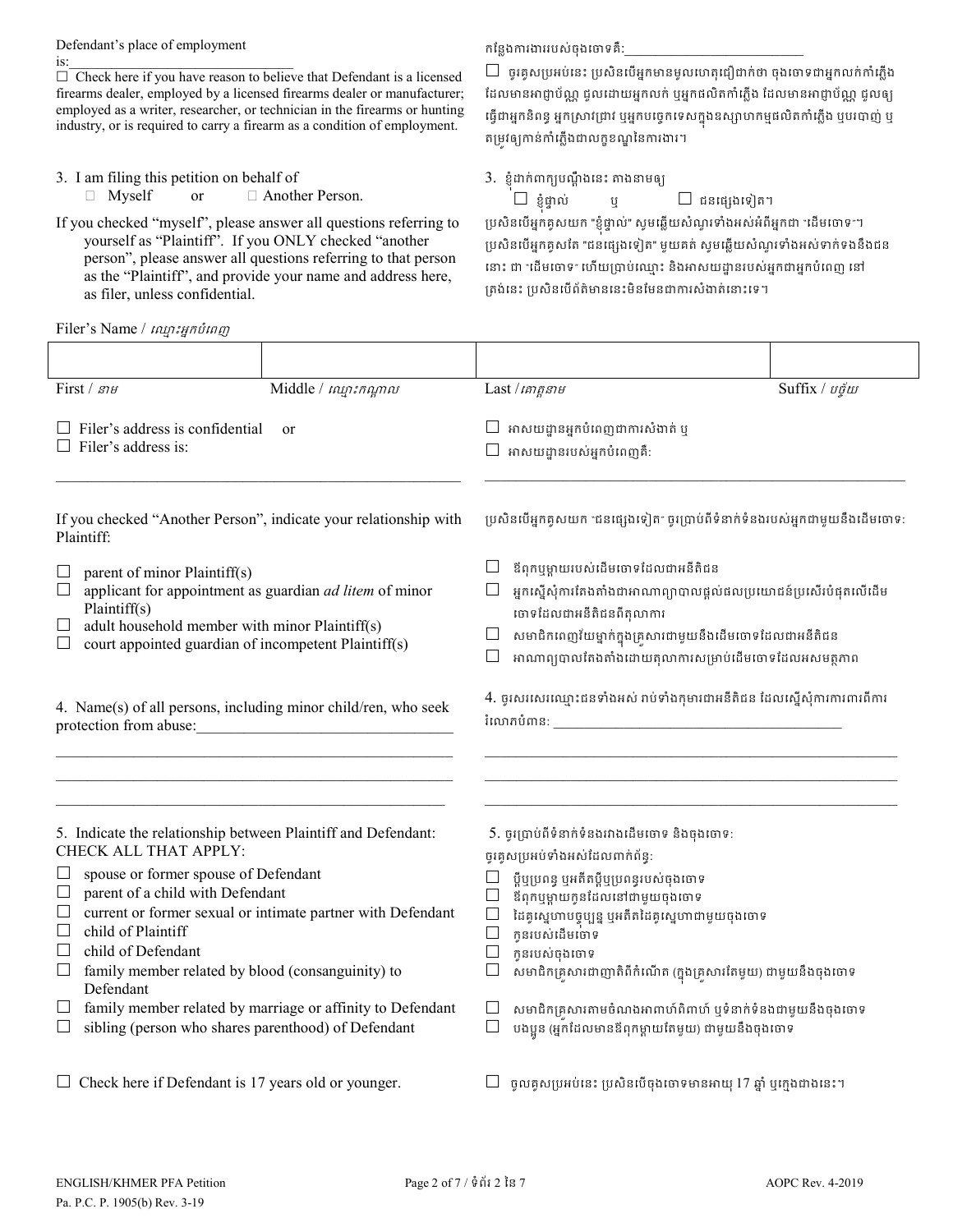| 6. Have Plaintiff and Defendant been involved in any of the<br>following court actions?<br>$\Box$ Divorce<br>$\Box$ Custody<br>$\Box$ Support<br>$\Box$ Protection from Abuse<br>If you checked any of the above, briefly indicate when and where<br>the case was filed and the court number, if known: |                 | 6. តើអ្នកដើមបណ្តឹងនិងអ្នកចុងចោទចូលរួមក្នុងសកម្មភាពណាមួយរបស់តុលាការដូច<br>ខាងក្រោម?<br>$\Box$ Divorce<br>$\Box$ Custody<br>$\Box$ Support<br>$\Box$ Protection from Abuse<br>បើអ្នកបានគូសយកអ្វីដែលមានខាងលើនេះបញ្ជាក់ដោយសង្ខេប នៅពេលនិង កន្លែងដែល<br>សំណុំរឿងត្រវបានគេដាក់ហើយលេខតុលាការបើស្គាល់៖ |  |  |
|---------------------------------------------------------------------------------------------------------------------------------------------------------------------------------------------------------------------------------------------------------------------------------------------------------|-----------------|------------------------------------------------------------------------------------------------------------------------------------------------------------------------------------------------------------------------------------------------------------------------------------------------|--|--|
| 7. Has Defendant been involved in any criminal court action?                                                                                                                                                                                                                                            |                 | 7. តើជនចុងចោទមានចុងពាក់ព័ន្ធក្នុងសកម្មភាពតុលាការព្រហ្មទណ្ឌណា មួយដែរឬទេ?                                                                                                                                                                                                                        |  |  |
| If you answered Yes, is Defendant currently on probation?                                                                                                                                                                                                                                               |                 | ប្រសិនបើអ្នកឆ្លើយថាបាទ / ចាសនោះតើជនចុងចោទបច្ចុប្បន្នកំពុងស្ថិតក្នុងការសាកល្បង?                                                                                                                                                                                                                 |  |  |
| Has Defendant been determined to be a perpetrator in a<br>founded or indicated report under the Child Protective Services<br>Law, 23 Pa.C.S. §§ 6301 - 6386?<br>If you answered Yes, what county's court or child protective<br>services agency issued the founded or indicated report?                 |                 | ជនចុងចោទត្រូវបានកំណត់ថាជាជនល្មើសនៅក្នុងរបាយការណ៍ដែលបានបង្កើតឡើងឬ<br>ដែល ត្រូវបានបង្ហាញនៅក្រោមច្បាប់សេវាការពារកុមារ, 23 Pa.C.S. §§ 6301 – 6386?<br>ប្រសិនបើអ្នកឆ្លើយថាបាទ / ចាសទេតើទីភ្នាក់ងារសេវាកម្មការពារកុមារ ឬស្រករបស់ខេត្ត<br>បានចេញរបាយការណ៍ដែលបានបង្កើតឡើងឬបង្ហាញ?                      |  |  |
| 8. Plaintiff and Defendant are the parents of the following minor<br>child/ren:                                                                                                                                                                                                                         |                 | 8. ដើមចោទ និងចុងចោទជាឪពុកម្តាយរបស់កុមារអនីតិជន ដូចខាងក្រោម:                                                                                                                                                                                                                                    |  |  |
| Name(s) / $n\omega$ :                                                                                                                                                                                                                                                                                   | $Age(s) / m$ tt | Who reside at (list address unless confidential) /<br>អ្នកដែលរស់នៅ (សូមសរសេរអាសយដ្ឋាន បើមិនមែនជាការសំងាត់ទេនោះ)                                                                                                                                                                                |  |  |
|                                                                                                                                                                                                                                                                                                         |                 |                                                                                                                                                                                                                                                                                                |  |  |
|                                                                                                                                                                                                                                                                                                         |                 |                                                                                                                                                                                                                                                                                                |  |  |
|                                                                                                                                                                                                                                                                                                         |                 |                                                                                                                                                                                                                                                                                                |  |  |
|                                                                                                                                                                                                                                                                                                         |                 |                                                                                                                                                                                                                                                                                                |  |  |
| 9. If Plaintiff and Defendant are parents of any minor child/ren<br>together, is there an existing court order regarding their custody?<br>$\square$ YES<br>$\square$ NO                                                                                                                                |                 | 9. ប្រសិនបើដើមចោទ និងចុងចោទជាឪពុកម្តាយកុមារអនីតិជន តើមានដីកា តុលាការ<br>ទាក់ទងនឹងសិទ្ធិឃុំគ្រងដែរឬទេ?<br>$\square$ គ្មាន<br>$\square$ មាន                                                                                                                                                      |  |  |

If you answered "Yes," describe the terms of the order (e.g., primary, shared, legal or physical custody):  $\mathcal{L}_\text{max}$  and  $\mathcal{L}_\text{max}$  and  $\mathcal{L}_\text{max}$  and  $\mathcal{L}_\text{max}$  and  $\mathcal{L}_\text{max}$ 

If you answered "yes", in what county and state was the order issued? \_\_\_\_\_\_\_\_\_\_\_\_\_\_\_\_\_\_\_\_\_\_\_\_\_\_\_\_\_\_\_\_\_\_\_\_\_\_\_\_\_\_\_\_\_\_\_\_\_\_

 $\mathcal{L}_\text{max}$  , and the contract of the contract of the contract of the contract of the contract of the contract of

If you are now seeking an order of child custody as part of this petition, list the following information:

## $\square$  មាន  $\square$  គ្មាន

្រេសិនបើអ្នកឆ្លើយថា "បាទ / ចាស" បានពិពណ៌នាលក្ខខណ្ឌនៃការបញ្ហាទិញ (ឧ. ចំបង, ចែករំលែក, ច្បាប់ឬសិទ្ធិមើលចិញ្ចឹម)៖ \_\_\_\_\_\_\_\_\_\_\_

 $\mathcal{L}_\text{max} = \frac{1}{2} \sum_{i=1}^{n} \frac{1}{2} \sum_{i=1}^{n} \frac{1}{2} \sum_{i=1}^{n} \frac{1}{2} \sum_{i=1}^{n} \frac{1}{2} \sum_{i=1}^{n} \frac{1}{2} \sum_{i=1}^{n} \frac{1}{2} \sum_{i=1}^{n} \frac{1}{2} \sum_{i=1}^{n} \frac{1}{2} \sum_{i=1}^{n} \frac{1}{2} \sum_{i=1}^{n} \frac{1}{2} \sum_{i=1}^{n} \frac{1}{2} \sum_{i=1}^{n} \frac{1$ 

្របសិនបើអ្នកឆ្លើយថា "បាទ / ចាស" តើនៅខោនធីនិងរដ្ឋណាដែលត្រូវបានចេញ បញ្ហា?\_

ប្រសិនបើអ្នកកំពុងស្វែងរកបទបញ្ញាទារកដែលជាផ្នែកមួយនៃញត្តិនេះចូររាយ ព័ត៌មានដូចតេទ៖

(a) Where has each child resided during the past five years?

# ងអឡុងប្រាឆ្នាកន្លងមកនេះ?

| Child's Name /<br>ឈ្មោះកុមារ | Person(s) child lived with /<br>ជនដែលកមាររស់នៅជាមយ | Address, unless confidential /<br>អាសយដ្ឋាន បើមិនមែនជាការសំងាត់ទេនោះ | When? $\mu$ ansam? |
|------------------------------|----------------------------------------------------|----------------------------------------------------------------------|--------------------|
|                              |                                                    |                                                                      |                    |
|                              |                                                    |                                                                      |                    |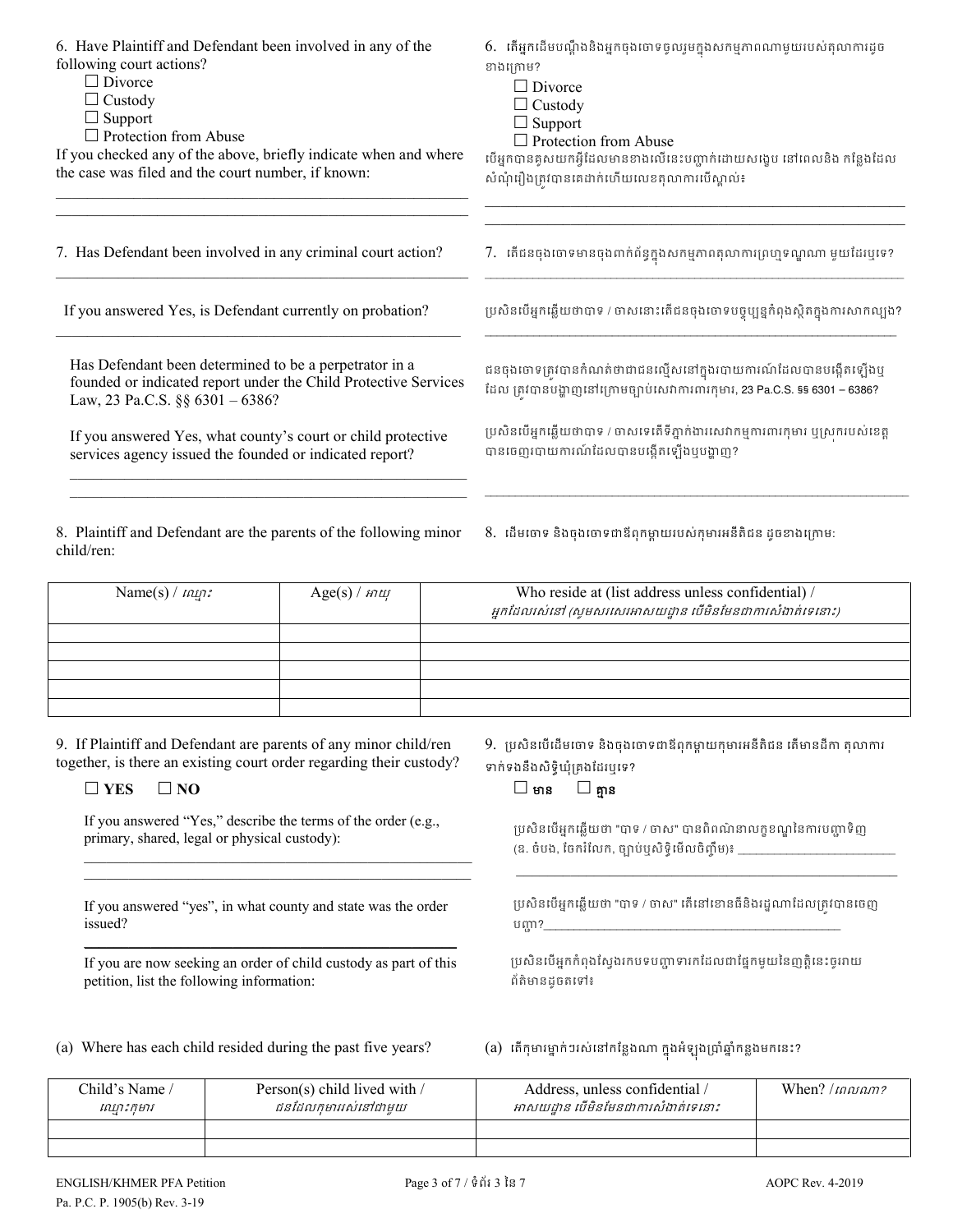(b) List any other persons who are known to have or claim a right to custody of each child listed above.

(b) ចូររាយនាមជនដទៃទៀត ដែលអ្នកដឹងថាមាន ឬទាមទារសិទិ្ធឃុំគ្រង កុមារម្នាក់ៗខាងលើ។

| Name $/$ $n\omega$ : | Address / អាសយដ្ឋាន | Basis of claim / <i>មូលដ្ឋាននៃការទាមទារ</i> |
|----------------------|---------------------|---------------------------------------------|
|                      |                     |                                             |
|                      |                     |                                             |
|                      |                     |                                             |
|                      |                     |                                             |
|                      |                     |                                             |

10. The following other minor child/ren presently live with Plaintiff:

10. កុមារអនីតិជនខាងក្រោមបច្ចុប្បន្នកំពុងរស់នៅជាមួយដើមចោទ:

| Name(s) / $nqr$ : | $Age(s) / m\omega$ | Plaintiff's Relationship to Child/ren /<br>ទំនាក់ទំនងរបស់ដើមចោទជាមួយនឹងកុមារ |
|-------------------|--------------------|------------------------------------------------------------------------------|
|                   |                    |                                                                              |
|                   |                    |                                                                              |
|                   |                    |                                                                              |
|                   |                    |                                                                              |

11. The facts of the most recent incident of abuse are as follows: Approximate date: \_\_\_\_\_\_\_\_\_\_\_\_\_\_\_\_\_\_\_\_\_\_\_\_\_\_\_\_\_\_\_\_\_ Approximate time: \_\_\_\_\_\_\_\_\_\_\_\_\_\_\_\_\_\_\_\_\_\_\_\_\_\_\_\_\_\_\_\_\_

| <i>i</i> ippionimate thine: |  |
|-----------------------------|--|
| Place                       |  |

Describe in detail what happened, including any physical or sexual abuse, threats, injury, incidents of stalking, medical treatment sought, or calls to law enforcement (attach additional sheets of paper if necessary):

 $\mathcal{L}_\text{max}$  and  $\mathcal{L}_\text{max}$  and  $\mathcal{L}_\text{max}$  and  $\mathcal{L}_\text{max}$  and  $\mathcal{L}_\text{max}$  $\mathcal{L}_\mathcal{L} = \{ \mathcal{L}_\mathcal{L} = \{ \mathcal{L}_\mathcal{L} = \{ \mathcal{L}_\mathcal{L} = \{ \mathcal{L}_\mathcal{L} = \{ \mathcal{L}_\mathcal{L} = \{ \mathcal{L}_\mathcal{L} = \{ \mathcal{L}_\mathcal{L} = \{ \mathcal{L}_\mathcal{L} = \{ \mathcal{L}_\mathcal{L} = \{ \mathcal{L}_\mathcal{L} = \{ \mathcal{L}_\mathcal{L} = \{ \mathcal{L}_\mathcal{L} = \{ \mathcal{L}_\mathcal{L} = \{ \mathcal{L}_\mathcal{$  $\mathcal{L}_\mathcal{L} = \{ \mathcal{L}_\mathcal{L} = \{ \mathcal{L}_\mathcal{L} = \{ \mathcal{L}_\mathcal{L} = \{ \mathcal{L}_\mathcal{L} = \{ \mathcal{L}_\mathcal{L} = \{ \mathcal{L}_\mathcal{L} = \{ \mathcal{L}_\mathcal{L} = \{ \mathcal{L}_\mathcal{L} = \{ \mathcal{L}_\mathcal{L} = \{ \mathcal{L}_\mathcal{L} = \{ \mathcal{L}_\mathcal{L} = \{ \mathcal{L}_\mathcal{L} = \{ \mathcal{L}_\mathcal{L} = \{ \mathcal{L}_\mathcal{$  $\mathcal{L}_\text{max}$  and  $\mathcal{L}_\text{max}$  and  $\mathcal{L}_\text{max}$  and  $\mathcal{L}_\text{max}$  and  $\mathcal{L}_\text{max}$  $\mathcal{L}_\text{max}$  and  $\mathcal{L}_\text{max}$  and  $\mathcal{L}_\text{max}$  and  $\mathcal{L}_\text{max}$  and  $\mathcal{L}_\text{max}$  $\mathcal{L}_\text{max}$  and  $\mathcal{L}_\text{max}$  and  $\mathcal{L}_\text{max}$  and  $\mathcal{L}_\text{max}$  and  $\mathcal{L}_\text{max}$  11. អង្គហេតុនៃការរំលោភបំពានថ្មីបំផុតគឺដូចខាងក្រោម:

| ថ្ងៃខែឆ្នាំ:                                                                 |
|------------------------------------------------------------------------------|
| ពេលវេលា:                                                                     |
| ទឹកន្លែង:_                                                                   |
| ច្ចររៀបរាប់ដោយលំអិត តើអ្វីបានកើតឡើង រាប់បញ្ចូលទាំងការរំលោភបំពាន              |
| រូបកាយ ឬផ្លូវភេទ ការគំរាម របួស ការដើរឈ្លបតាម ការព្យាបាល និង/ឬ                |
| ការទូរស័ព្ទទៅស្ថាប័នអនុវត្តច្បាប់ (ភ្ជាប់សន្លឹកក្រដាសបន្ថែមប្រសិនបើចាំបាច់)៖ |

 $\mathcal{L}_\text{max} = \mathcal{L}_\text{max} = \mathcal{L}_\text{max} = \mathcal{L}_\text{max} = \mathcal{L}_\text{max} = \mathcal{L}_\text{max} = \mathcal{L}_\text{max} = \mathcal{L}_\text{max} = \mathcal{L}_\text{max} = \mathcal{L}_\text{max} = \mathcal{L}_\text{max} = \mathcal{L}_\text{max} = \mathcal{L}_\text{max} = \mathcal{L}_\text{max} = \mathcal{L}_\text{max} = \mathcal{L}_\text{max} = \mathcal{L}_\text{max} = \mathcal{L}_\text{max} = \mathcal{$  $\mathcal{L}_\text{max} = \mathcal{L}_\text{max} = \mathcal{L}_\text{max} = \mathcal{L}_\text{max} = \mathcal{L}_\text{max} = \mathcal{L}_\text{max} = \mathcal{L}_\text{max} = \mathcal{L}_\text{max} = \mathcal{L}_\text{max} = \mathcal{L}_\text{max} = \mathcal{L}_\text{max} = \mathcal{L}_\text{max} = \mathcal{L}_\text{max} = \mathcal{L}_\text{max} = \mathcal{L}_\text{max} = \mathcal{L}_\text{max} = \mathcal{L}_\text{max} = \mathcal{L}_\text{max} = \mathcal{$ \_\_\_\_\_\_\_\_\_\_\_\_\_\_\_\_\_\_\_\_\_\_\_\_\_\_\_\_\_\_\_\_\_\_\_\_\_\_\_\_\_\_\_\_\_\_\_\_ \_\_\_\_\_\_\_\_\_\_\_\_\_\_\_\_\_\_\_\_\_\_\_\_\_\_\_\_\_\_\_\_\_\_\_\_\_\_\_\_\_\_\_\_\_\_\_\_  $\mathcal{L}_\text{max} = \{ \mathcal{L}_\text{max} \mid \mathcal{L}_\text{max} \}$ \_\_\_\_\_\_\_\_\_\_\_\_\_\_\_\_\_\_\_\_\_\_\_\_\_\_\_\_\_\_\_\_\_\_\_\_\_\_\_\_

12. If Defendant has committed prior acts of abuse against Plaintiff or the minor child/ren, describe these prior incidents, including any threats, injuries, or incidents of stalking, and indicate approximately when such acts of abuse occurred (attach additional sheets of paper if necessary):

\_\_\_\_\_\_\_\_\_\_\_\_\_\_\_\_\_\_\_\_\_\_\_\_\_\_\_\_\_\_\_\_\_\_\_\_\_\_\_\_\_\_\_\_\_\_\_\_\_

\_\_\_\_\_\_\_\_\_\_\_\_\_\_\_\_\_\_\_\_\_\_\_\_\_\_\_\_\_\_\_\_\_\_\_\_\_\_\_\_\_\_\_\_\_\_\_\_\_ \_\_\_\_\_\_\_\_\_\_\_\_\_\_\_\_\_\_\_\_\_\_\_\_\_\_\_\_\_\_\_\_\_\_\_\_\_\_\_\_\_\_\_\_\_\_\_\_\_ 12. េបើចុងចោទបានប្រព្រឹត្តអំពើរំលោភបំពានពីមុនប្រឆាំងដើមចោទ ឬកុមារអនីតិជន ចូរព្យបរាបពលោគុការណទាងនេះ រាបបញ្ចូលទាងការគរាម របួស ឬការដេរឈ្លប តាម និងប្រាប់ពីពេលវេលាដែលអំពើរំលោភបំពានបានកើតឡើង(ភ្ជាប់សន្លឹក ្រកដសបែន�ម្របសិនេបចំបាច់)៖

\_\_\_\_\_\_\_\_\_\_\_\_\_\_\_\_\_\_\_\_\_\_\_\_\_\_\_\_\_\_\_\_\_\_\_\_\_\_\_\_\_\_\_\_\_\_\_\_\_\_\_\_\_\_\_\_\_\_\_\_\_\_\_ \_\_\_\_\_\_\_\_\_\_\_\_\_\_\_\_\_\_\_\_\_\_\_\_\_\_\_\_\_\_\_\_\_\_\_\_\_\_\_\_\_\_\_\_\_\_\_\_\_\_\_\_\_\_\_\_\_\_\_\_\_\_\_ \_\_\_\_\_\_\_\_\_\_\_\_\_\_\_\_\_\_\_\_\_\_\_\_\_\_\_\_\_\_\_\_\_\_\_\_\_\_\_\_\_\_\_\_\_\_\_\_\_\_\_\_\_\_\_\_\_\_\_\_\_\_\_ \_\_\_\_\_\_\_\_\_\_\_\_\_\_\_\_\_\_\_\_\_\_\_\_\_\_\_\_\_\_\_\_\_\_\_\_\_\_\_\_\_\_\_\_\_\_\_\_\_\_\_\_\_\_\_\_\_\_\_\_\_\_\_ \_\_\_\_\_\_\_\_\_\_\_\_\_\_\_\_\_\_\_\_\_\_\_\_\_\_\_\_\_\_\_\_\_\_\_\_\_\_\_\_\_\_\_\_\_\_\_\_\_\_\_\_\_\_\_\_\_\_\_\_\_\_\_

- 13. (a) Has Defendant used or threatened to use any firearms or other weapons against Plaintiff or the minor child/ren? If so, please describe the use or threatened use below and list on Attachment A to Petition, which is incorporated by reference into this petition, any firearms, other weapons, or ammunition Defendant used or threatened to use against
- 13. (a) តើចុងចោទបានប្រើ ឬគំរាមប្រើកាំភ្លើង ឬអាវុធផ្សេងទៀតប្រឆាំងនឹង េដមេចទ ឬកុមារជាអនីតិជនែដរឬេទ? េបបានេ្រប ឬគំរមែមនេនាះ សូមរៀបរាប់ពីការប្រើ ឬការគំរាមប្រើ ដូចខាងក្រោម និងសរសេរពីកាំភ្លើង អវុធេផ្សងេទៀត ឬ្រគាប់ ែដលចុងេចទបានេ្រប ឬគំរបេ្រប្របឆាំងេដមេចទ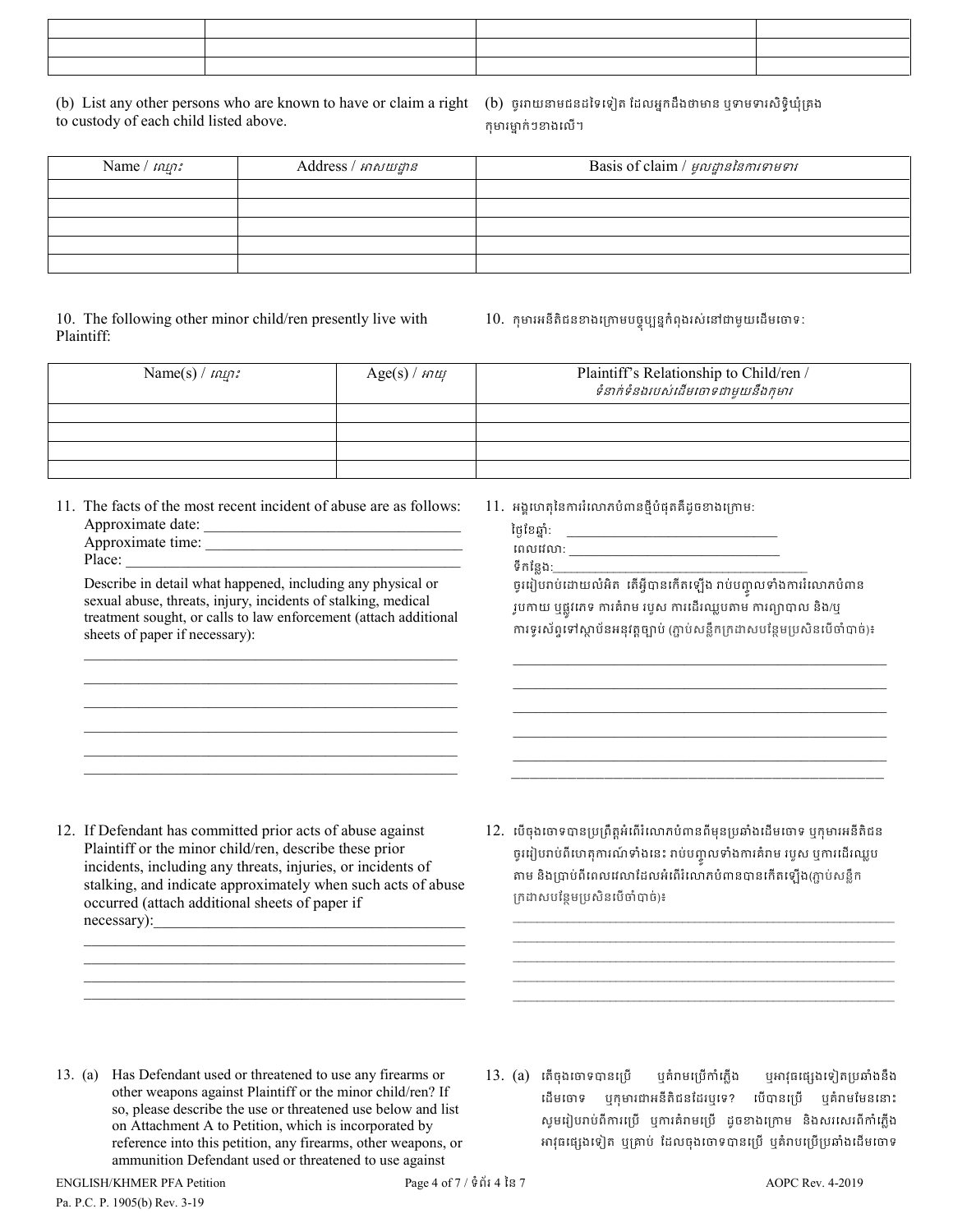Plaintiff or the minor child/ren:  $\mathcal{L}_\text{max}$  , and the set of the set of the set of the set of the set of the set of the set of the set of the set of the set of the set of the set of the set of the set of the set of the set of the set of the set of the  $\mathcal{L}=\underbrace{\mathcal{L}=\mathcal{L}=\mathcal{L}=\mathcal{L}=\mathcal{L}=\mathcal{L}=\mathcal{L}=\mathcal{L}=\mathcal{L}=\mathcal{L}=\mathcal{L}=\mathcal{L}=\mathcal{L}=\mathcal{L}=\mathcal{L}=\mathcal{L}=\mathcal{L}=\mathcal{L}=\mathcal{L}=\mathcal{L}=\mathcal{L}=\mathcal{L}=\mathcal{L}=\mathcal{L}=\mathcal{L}=\mathcal{L}=\mathcal{L}=\mathcal{L}=\mathcal{L}=\mathcal{L}=\mathcal{L}=\mathcal{L}=\mathcal{L}=\mathcal{L}=\mathcal{L}=\$  $\mathcal{L}_\text{max}$  , and the set of the set of the set of the set of the set of the set of the set of the set of the set of the set of the set of the set of the set of the set of the set of the set of the set of the set of the  $\mathcal{L}_\text{max}$  , and the set of the set of the set of the set of the set of the set of the set of the set of the set of the set of the set of the set of the set of the set of the set of the set of the set of the set of the  $\mathcal{L}=\underbrace{\mathcal{L}=\mathcal{L}=\mathcal{L}=\mathcal{L}=\mathcal{L}=\mathcal{L}=\mathcal{L}=\mathcal{L}=\mathcal{L}=\mathcal{L}=\mathcal{L}=\mathcal{L}=\mathcal{L}=\mathcal{L}=\mathcal{L}=\mathcal{L}=\mathcal{L}=\mathcal{L}=\mathcal{L}=\mathcal{L}=\mathcal{L}=\mathcal{L}=\mathcal{L}=\mathcal{L}=\mathcal{L}=\mathcal{L}=\mathcal{L}=\mathcal{L}=\mathcal{L}=\mathcal{L}=\mathcal{L}=\mathcal{L}=\mathcal{L}=\mathcal{L}=\mathcal{L}=\$  ឬកុមារជាអនតជន ក្នុងឧបសម្ពន្ធ ក នេពាក្យបណ្តុង ដែលយោងដាក់បញ្ចូល ក្នុងពាក្យបណ្តូងនេះ:

 $\mathcal{L}=\frac{1}{2} \sum_{i=1}^{n} \frac{1}{2} \sum_{j=1}^{n} \frac{1}{2} \sum_{j=1}^{n} \frac{1}{2} \sum_{j=1}^{n} \frac{1}{2} \sum_{j=1}^{n} \frac{1}{2} \sum_{j=1}^{n} \frac{1}{2} \sum_{j=1}^{n} \frac{1}{2} \sum_{j=1}^{n} \frac{1}{2} \sum_{j=1}^{n} \frac{1}{2} \sum_{j=1}^{n} \frac{1}{2} \sum_{j=1}^{n} \frac{1}{2} \sum_{j=1}^{n} \frac{1}{2} \sum_{$  $\mathcal{L}=\frac{1}{2} \sum_{i=1}^{n} \frac{1}{2} \sum_{j=1}^{n} \frac{1}{2} \sum_{j=1}^{n} \frac{1}{2} \sum_{j=1}^{n} \frac{1}{2} \sum_{j=1}^{n} \frac{1}{2} \sum_{j=1}^{n} \frac{1}{2} \sum_{j=1}^{n} \frac{1}{2} \sum_{j=1}^{n} \frac{1}{2} \sum_{j=1}^{n} \frac{1}{2} \sum_{j=1}^{n} \frac{1}{2} \sum_{j=1}^{n} \frac{1}{2} \sum_{j=1}^{n} \frac{1}{2} \sum_{$  \_\_\_\_\_\_\_\_\_\_\_\_\_\_\_\_\_\_\_\_\_\_\_\_\_\_\_\_\_\_\_\_\_\_\_\_\_\_\_\_\_\_\_\_\_ \_\_\_\_\_\_\_\_\_\_\_\_\_\_\_\_\_\_\_\_\_\_\_\_\_\_\_\_\_\_\_\_\_\_\_\_\_\_\_\_\_\_\_\_\_  $\mathcal{L}=\frac{1}{2} \sum_{i=1}^{n} \frac{1}{2} \sum_{j=1}^{n} \frac{1}{2} \sum_{j=1}^{n} \frac{1}{2} \sum_{j=1}^{n} \frac{1}{2} \sum_{j=1}^{n} \frac{1}{2} \sum_{j=1}^{n} \frac{1}{2} \sum_{j=1}^{n} \frac{1}{2} \sum_{j=1}^{n} \frac{1}{2} \sum_{j=1}^{n} \frac{1}{2} \sum_{j=1}^{n} \frac{1}{2} \sum_{j=1}^{n} \frac{1}{2} \sum_{j=1}^{n} \frac{1}{2} \sum_{$ 

(b) Other than the firearms, other weapons, or ammunition Defendant used or threatened to use against Plaintiff or the minor child/ren, does Defendant, to the best of your knowledge or belief, own or possess any additional firearm, other weapon, ammunition, or any firearm license?

 $\Box$  Yes  $\Box$  No

- (c) If the answer to (b) above is "yes," list any additional firearm, other weapon, or ammunition owned by or in the possession of Defendant on Attachment A to Petition, which is incorporated by reference into this petition.
- (d) Plaintiff *(check one)* **DOES / DOES NOT** request that the court order Defendant to relinquish firearms, other weapons, or ammunition listed on Attachment A to Petition. If Plaintiff does seek relinquishment, identify on Attachment A to Petition the firearms, other weapons, or ammunition Plaintiff requests the court to order Defendant to relinquish.

14. Identify the sheriff, police department, or law enforcement agency in the area in which Plaintiff lives that should be provided with a copy of the protection order:

15. There is an immediate and present danger of further abuse from Defendant.

\_\_\_\_\_\_\_\_\_\_\_\_\_\_\_\_\_\_\_\_\_\_\_\_\_\_\_\_\_\_\_\_\_\_\_\_\_\_\_\_\_\_\_\_\_\_\_\_\_\_

CHECK THE FOLLOWING BOXES ONLY IF THEY APPLY TO YOUR CASE AND PROVIDE THE REQUESTED INFORMATION:

- $\Box$  Plaintiff is asking the Court to evict and exclude Defendant from the following residence:
- $\square$  owned by (list owners, if known):
- $\square$  rented by (list all names, if known):
- $\square$  Defendant owes a duty of support to Plaintiff or the minor child/ren:
- $\Box$  Plaintiff has suffered out-of-pocket financial losses as a result

 $\mathcal{L}_\text{max}$  and  $\mathcal{L}_\text{max}$  and  $\mathcal{L}_\text{max}$  and  $\mathcal{L}_\text{max}$  and  $\mathcal{L}_\text{max}$ 

of the abuse described above.

Those losses are: \_\_\_\_\_\_\_\_\_\_\_\_\_\_\_\_\_\_\_\_\_\_\_\_\_\_\_\_\_\_\_\_\_\_\_\_\_\_\_\_\_\_\_\_\_\_\_\_\_

- (b) ក្រៅពីកាំភ្លើង អាវុធផ្សេងទៀត ឬគ្រាប់ ដែលចុងចោទបានប្រើ ឬគំរាមប្រើ ប្រឆាំងនឹងអ្នកដើមចោទ ឬកុមារជាអនីតិជន តើតាមការដឹង ឬ ជំនឿប្រសើរបំផុតរបស់អ្នក តើចុងចោទមាន ឬកាន់កាប់កាំភ្លើង អាវុធផ្សេង ទៀត គ្រាប់ ឬអាជ្ញាប័ណ្ណកាំភ្លើងបន្ថែមទៀតឬអត់?
	- □ មាន □ គា� ន
- (c) េបើចម្លើយចំពោះសំណួរ (b) ខាងលើគឺ "មាន" ចូររាយបញ្ជីកាំភ្លើង អាវុធផ្សេង ទៀត ឬគ្រាប់ ដេលចុងចោទមាន ឬកាន់កាប់ ក្នុងឧបសម្ពន្ធ ក់ នេពាក្យបណ្តុង ដែលនងយោងដាក់បញ្ចូលក្នុងពាក្យបណ្តង។
- $(d)$  ដើមចោទ (ពិនិត្យមួយ)  $\square$   $\boldsymbol{\mathsf{q}}$ ាន / $\square$  មិនបាន ស្នើសុំតុលាការបង្គាប់ចុង ចោទឲ្យលះបង់កាំភ្លេង អាវុធផ្សេងទៀត ឬគ្រាប់ដែលរាយបញ្ជក្នុងឧបសម្ពន្ធ ក នេពាក្យបណ្តូងទេ។ បេដេមចោទពតជាស្នេសុការលះបង់ ចូរកំណត់ក្នុង ឧបសម្ព័ន្ធ ក នៃពាក្យបណ្តឹង ពីកាំភ្លើង អាវុធផ្សេងទៀត និងគ្រាប់ ដែលដើម ចោទស្នើសុំតុលាការបង្គាប់ឲ្យចុងចោទលះបង់។

 $14$ . កំណត់អត្តសញ្ញាណមន្ត្រីតម្រូតនាយកដ្ឋានប៉ូលីសឬភ្នាក់ងារអនុវត្តច្បាប់នៅក្នុង គំបន់ដែលជនចុងចោទរស់នៅដែលគួរតែត្រូវបានផ្តល់ជូននូវច្បាប់ចម្លងនៃដីកាការពារ មួយ៖

15. មានគ្រោះថ្នាក់បច្ចុប្បន្ន និងភ្លាមៗដែលជាការរំលោភបំពានបន្ថែមពីចុងចោទ។

 $\mathcal{L}_\mathcal{L} = \{ \mathcal{L}_\mathcal{L} = \{ \mathcal{L}_\mathcal{L} = \{ \mathcal{L}_\mathcal{L} = \{ \mathcal{L}_\mathcal{L} = \{ \mathcal{L}_\mathcal{L} = \{ \mathcal{L}_\mathcal{L} = \{ \mathcal{L}_\mathcal{L} = \{ \mathcal{L}_\mathcal{L} = \{ \mathcal{L}_\mathcal{L} = \{ \mathcal{L}_\mathcal{L} = \{ \mathcal{L}_\mathcal{L} = \{ \mathcal{L}_\mathcal{L} = \{ \mathcal{L}_\mathcal{L} = \{ \mathcal{L}_\mathcal{$ 

ច្ចវគ្វសប្រអប់ខាងក្រោម តេក្នុងករណពាក់ពន្ធនងរៀងក្តីរបស់អ្នក ហេយផ្តល់ព័ត៌មាន តាម ករេស�សុំ:

- $\Box$  តាគឺដើមចោទកំពុងស្នើសុំឱ្យតុលាការបណ្តេញនិងដកចេញជនជាប់ចោទចេញពី លំនៅដ្ឋានដូចខាងក្រោម:
- $\Box$  ម្ចាស់កម្មសិទ្ធិ (ម្ចាស់បញ្ចី, បើដឹង)៖
- ជួលេដយ (សរសរេឈ� ះទំងអស់ េបដឹង)៖\_\_\_\_\_\_\_\_\_\_\_\_\_\_\_\_\_\_\_\_\_
- $\Box$  អ្នកចុងចោទជំពាក់កាតព្វកិច្ចគាំទ្រដល់ដើមចោទឬអនីតិជនកូន /ក្មេង ។
- $\Box$  អ្នកដើមចោទបានទទួលរងការខាតបង់ផ្នែកហិរញ្ញវត្ថុចេញពីហោប៉ៅនៃការរំលោភ ែដលបានពិពណ៌ នាខងេល។

ការខាតបង់ទាំងនេះគឺមានដូចតទៅ៖

FOR THE REASONS SET FORTH ABOVE, I REQUEST THAT THE COURT ENTER A TEMPORARY ORDER, AND AFTER A HEARING, A FINAL ORDER THAT WOULD DO THE FOLLOWING (CHECK ALL FORMS OF RELIEF REQUESTED):

ដោយសារមូលហេតុដែលរៀបរាបខាងលេ ខ្ញុំស្នេសុតុលាការចេញដីកាបណ្តោះអាសន្ន និង បន្ទាប់ពីសវនាការ ចេញដីកាចុងក្រោយ ដែលនឹងសម្រេចលើចំណុច ដូចខាងក្រោម (ចូរ គស្យបអប់នៃដំណោះស្រាយទាំងអស់ដែលបានសើសំ):

\_\_\_\_\_\_\_\_\_\_\_\_\_\_\_\_\_\_\_\_\_\_\_\_\_\_\_\_\_\_\_\_\_\_\_\_\_\_\_\_\_\_\_\_\_\_\_\_\_  $\mathcal{L}_\mathcal{L} = \{ \mathcal{L}_\mathcal{L} = \{ \mathcal{L}_\mathcal{L} = \{ \mathcal{L}_\mathcal{L} = \{ \mathcal{L}_\mathcal{L} = \{ \mathcal{L}_\mathcal{L} = \{ \mathcal{L}_\mathcal{L} = \{ \mathcal{L}_\mathcal{L} = \{ \mathcal{L}_\mathcal{L} = \{ \mathcal{L}_\mathcal{L} = \{ \mathcal{L}_\mathcal{L} = \{ \mathcal{L}_\mathcal{L} = \{ \mathcal{L}_\mathcal{L} = \{ \mathcal{L}_\mathcal{L} = \{ \mathcal{L}_\mathcal{$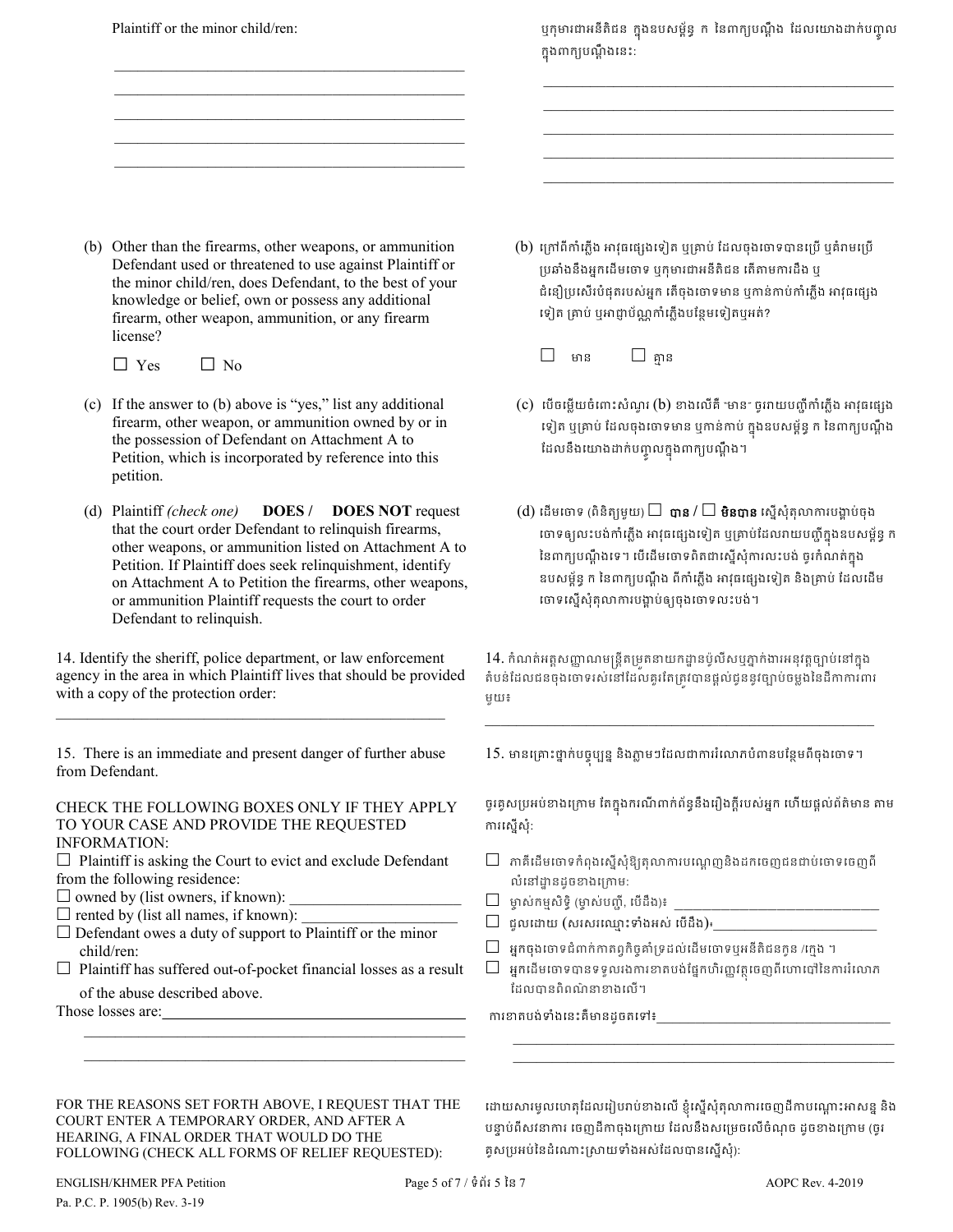$\Box$  A. Restrain Defendant from abusing, harassing, stalking, threatening, or attempting or threatening to use physical force against Plaintiff or the minor child/ren in any place where Plaintiff or the children may be found.

 $\Box$  B. Evict/exclude Defendant from Plaintiff's residence and prohibit Defendant from attempting to enter any temporary or permanent residence of Plaintiff.

 $\Box$  C. Require Defendant to provide Plaintiff or the minor child/ren with other suitable housing.

 $\square$  D. Award Plaintiff temporary custody of the minor child/ren and place the following restrictions on contact between Defendant and the child/ren:

 $\mathcal{L}_\text{max}$  and  $\mathcal{L}_\text{max}$  and  $\mathcal{L}_\text{max}$  and  $\mathcal{L}_\text{max}$  and  $\mathcal{L}_\text{max}$ \_\_\_\_\_\_\_\_\_\_\_\_\_\_\_\_\_\_\_\_\_\_\_\_\_\_\_\_\_\_\_\_\_\_\_\_\_\_\_\_\_\_\_\_\_\_\_\_\_\_\_\_ \_\_\_\_\_\_\_\_\_\_\_\_\_\_\_\_\_\_\_\_\_\_\_\_\_\_\_\_\_\_\_\_\_\_\_\_\_\_\_\_\_\_\_\_\_\_\_\_\_\_\_\_ \_\_\_\_\_\_\_\_\_\_\_\_\_\_\_\_\_\_\_\_\_\_\_\_\_\_\_\_\_\_\_\_\_\_\_\_\_\_\_\_\_\_\_\_\_\_\_\_\_\_\_\_  $\square$  A. ហាមឃាត់ចុងចោទកុំឲ្យរំលោភបំពាន ការយាយី, ការលួចដើរតាមឬការគំរាមកំហែងឬការគំរាមកំហែងដើម្បីប្រើកម្លាំងរាង កាយប្រឆាំងនឹងអ្នកដើមចោទឬកុមារជាអនីតិជន នៅកន្លែងដែលអាចជួបដើមចោទ និង/ឬ កុមារជាអនីតិជន។

 $\Box$   $\, {\bf B}.$  បណ្តេញ/ហាមឃាត់ចុងចោទពីលំនៅដ្ឋានរបស់ដើមចោទ និងហាមឃាត់ចុង ចោទកុឲ្យព្យាយាមចូលទោក្នុងលំនោដ្ឋានអចិន្ត្រេយ ឬបណ្តោះអាសន្នរបស់ដើមចោទ។

 $\Box\,$  C. តម្រវឲ្យចុងចោទផ្តល់លំនៅដ្ឋានសមរម្យផ្សេងទៀតដល់ដើមចោទ ឬកុមារជា អនីតិជន។

 $\square$  D. សម្រេចឲ្យដើមចោទមានសិទិ្ $្យគ្រងរូបវន្ត និងតាមច្បាប់ជាបណ្តោះអាសន្នលើ$ កុមារជាអនីតិជន និងដក់កំហិតដូចខងេ្រកមេលករទក់ទងរវងចុងេចទ និងកុមារ។

 $\mathcal{L}_\text{max}$  and  $\mathcal{L}_\text{max}$  and  $\mathcal{L}_\text{max}$  and  $\mathcal{L}_\text{max}$  and  $\mathcal{L}_\text{max}$ \_\_\_\_\_\_\_\_\_\_\_\_\_\_\_\_\_\_\_\_\_\_\_\_\_\_\_\_\_\_\_\_\_\_\_\_\_\_\_\_\_\_\_\_\_\_\_\_\_\_\_\_\_  $\mathcal{L}_\text{max}$  and the set of the set of the set of the set of the set of the set of the set of the set of the set of \_\_\_\_\_\_\_\_\_\_\_\_\_\_\_\_\_\_\_\_\_\_\_\_\_\_\_\_\_\_\_\_\_\_\_\_\_\_\_\_\_\_\_\_\_\_\_\_\_\_\_\_\_

 $\Box$  E. Prohibit Defendant from having any contact with Plaintiff or the minor child/ren, in person, by telephone, or in writing, personally or through third persons, including but not limited to any contact at Plaintiff's school, business, or place of employment, except as the court may find necessary with respect to partial custody with the minor child/ren.

 $\Box$  F. Prohibit Defendant from having any contact with Plaintiff's relatives and Plaintiff's child/ren listed in this Petition, except as the court may find necessary with respect to partial custody with the minor child/ren. The following persons are Plaintiff's relatives or family and household members that Plaintiff believes require protection from stalking and harassment by Defendant.

 $\Box$  E. ហាមឃាត់ចុងចោទមិនឲ្យទាក់ទងដើមចោទ ឬកុមារជាអនីតិជនដោយផ្ទាល់ក្ដី តាមទូរសព្ទក្ដ ឬជាលាយលក្ខណអក្សរក្ដ ផ្ទាលខ្លួន ឬតាមរយៈភាគទប រាបបញ្ចូលដោយ គ្មានកម្រិតនូវការទាក់ទងនៅសាលារៀនរបស់ដើមចោទ អាជីវកម្ម ឬកន្លែងការងារ លើក លែងតែតុលាការអាចយល់ឃើញជាការចាំបាច់ទាក់ទងនឹងសិទិ្ធឃុំគ្រងមិនពេញលេញ កុមារជាអនីតិជន។

 $\Box$  F. ហាមឃាត់ចុងចោទមិនឲ្យទាក់ទងសាច់ញាតិដើមចោទ និងកូនរបស់ដើមចោទ ដូចរាយនាមក្នុង៣ក្យបណ្តូងនេះ លេកលេងគេតុលាការអាចយល់យេញជាការចាបាច ទាក់ទងនឹងសិទ្ធិឃុំគ្រងមិនពេញលេញ កុមារជាអនីតិជន។ ជនខាងក្រោមជាសាច់ញាតិ របស់ដើមចោទ ឬគ្រសារ និងសមាជិកគ្រសារដែលដើមចោទជឿជាក់ថាត្រូវការការការពារ ពីការដើរឈ្លបតាម និងការយាយីដោយចុងចោទ។

| P          |                     |                                                         |  |
|------------|---------------------|---------------------------------------------------------|--|
| Name/tnin: | Address / អាសយដ្ឋាន | Relationship to Plaintiff /<br>ទំនាក់ទំនងជាមួយនឹងដើមចោទ |  |
|            |                     |                                                         |  |
|            |                     |                                                         |  |
|            |                     |                                                         |  |
|            |                     |                                                         |  |

 $\Box$  G. Order Defendant to temporarily reliquish the firearms, other weapons, or ammunition listed on Attachment A to Petition, under Defendant's control, or in Defendant's possession, or any firearm license to the sheriff or the appropriate law enforcement agency.

 $\Box$  H. Prohibit Defendant from acquiring or possessing firearms for the duration of the order.

 $\Box$  I. Order Defendant to pay temporary support for Plaintiff or the minor child/ren, including medical support and payment of the rent or mortgage on the residence.

 $\Box$  J. Direct Defendant to pay Plaintiff for the reasonable financial losses suffered as the result of the abuse, to be determined at the hearing.

 $\Box~\operatorname{G}.$  ជនជាប់ចោទបញ្ហាទិញដើម្បីផ្តល់អាវុធជាបណ្តោះអាសន្នដល់អាវុធឬអាវុធផ្សេង ទៀត ដែលមានចុះក្នុងឯកសារភ្ជាប់ A ទៅ ញត្តក្រោមការគ្រប់គ្រងរបស់ជនចុងចោទឬក្នុង ការកាន់កាប់របស់ជនជាប់ចោទឬអាជ្ញាប័ណ្ណអាវុធណាមួយចំពោះមន្ត្រីតម្រតឬទីភ្នាក់ងារ អនុវត្តច្បាប់សមរម្យ។

 $\Box~$   $\rm H.$  ហាមឃាត់ជនជាប់ចោទពីការទទូលឬមានអាវុធក្នុងរយ:ពេលនៃលំដាប់។

 $\Box$  I. ជនល្មើសបញ្ហាទិញដើម្បីបង់ថ្លៃទ្រទ្រង់បណ្តោះអាសន្នចំពោះអ្នកដើមចោទឬកូន ក្មេង អនីតិជនរួម ទាំងជំនួយផ្នែកវេជ្ជសាស្ត្រ និងការបង់ថ្លៃជួលឬប្រាក់កម្ចីនៅលើ លំនៅដ្ឋាន។

 $\Box$   $\,$  J. បញ្ហាឲ្យចុងចោទបង់ការខាតបង់ហិរញ្ញវត្ថុសមស្របដល់ដើមចោទ ដែលទទួលរង ដោយសារការរលោភបំពន ដែលនឹងត្រូវកំណត់ក្នុងពេលសវនាការ។